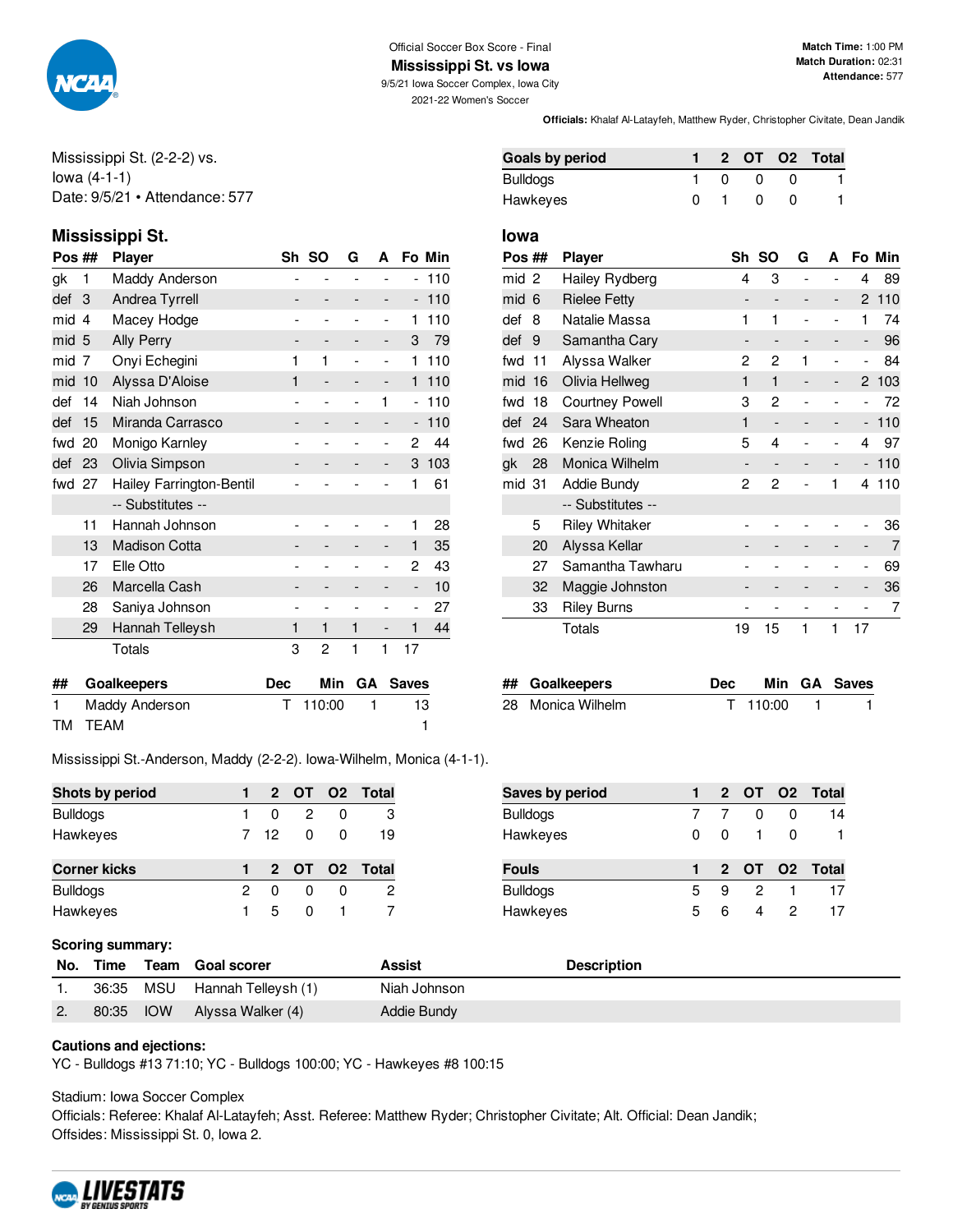Official Soccer Box Score - Final

**Match Time:** 1:00 PM **Match Duration:** 02:31 **Attendance:** 577

**Mississippi St. vs Iowa** 9/5/21 Iowa Soccer Complex, Iowa City 2021-22 Women's Soccer

**Officials:** Khalaf Al-Latayfeh, Matthew Ryder, Christopher Civitate, Dean Jandik



**Attacking Direction**

**Attacking Direction**

Official's signature

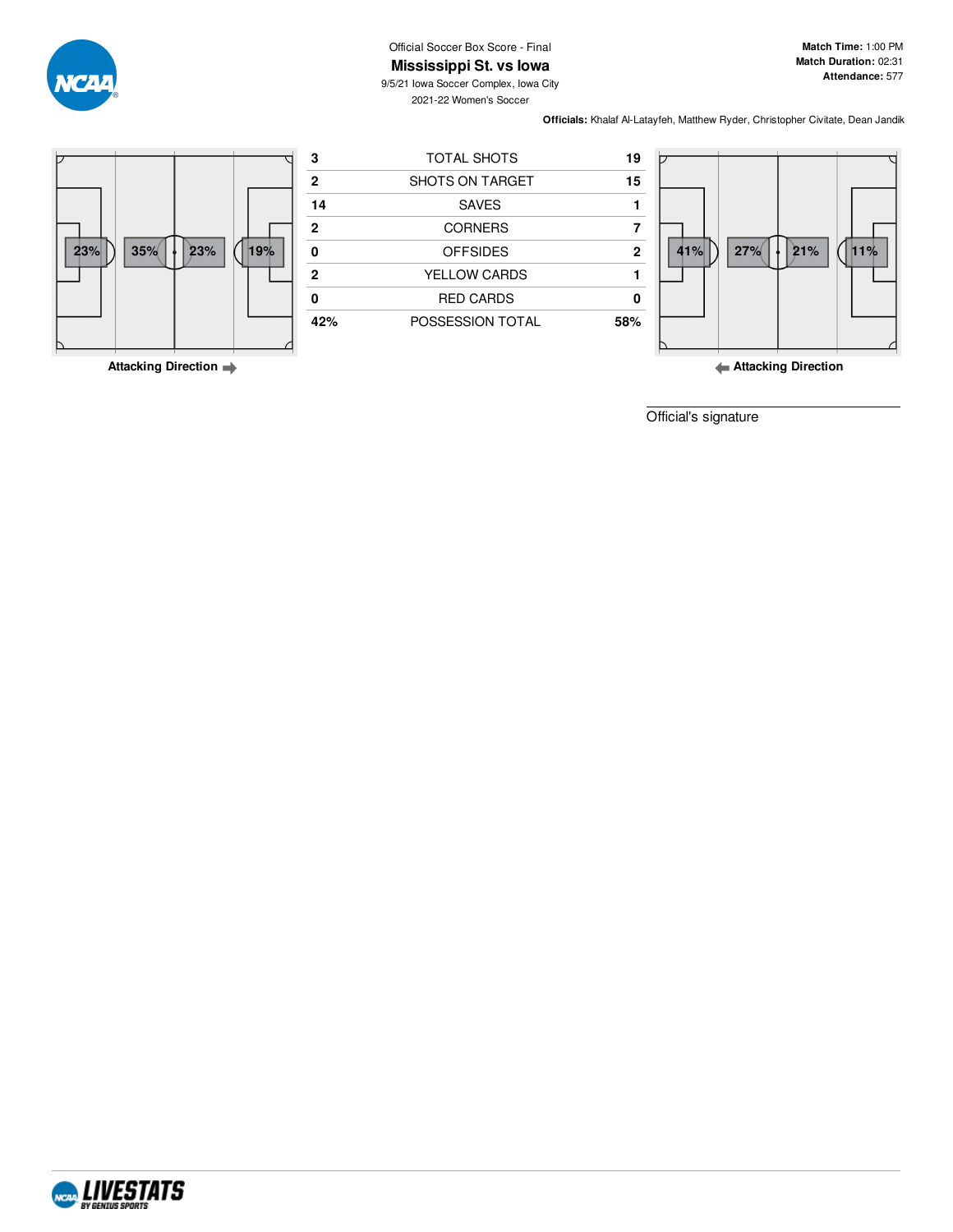

### **Mississippi St. Starters:**

| GK | Anderson, Maddy |  |
|----|-----------------|--|
|    |                 |  |

- DEF 3 Tyrrell, Andrea
- MID 4 Hodge, Macey MID 5 Perry, Ally
- MID 7 Echegini, Onyi
- MID 10 D'Aloise, Alyssa
- DEF 14 Johnson, Niah
- DEF 15 Carrasco, Miranda
- FWD 20 Karnley, Monigo
- DEF 23 Simpson, Olivia
- 
- FWD 27 Farrington-Bentil, Hailey
- **Iowa Starters:** GK 28 Wilhelm, Monica
- MID 2 Rydberg, Hailey MID 6 Fetty, Rielee DEF 8 Massa, Natalie DEF 9 Cary, Samantha FWD 11 Walker, Alyssa MID 16 Hellweg, Olivia FWD 18 Powell, Courtney DEF 24 Wheaton, Sara FWD 26 Roling, Kenzie MID 31 Bundy, Addie

- 00:00 Anderson, Maddy at goalie for Mississippi St..
- 00:00 Wilhelm, Monica at goalie for Iowa.
- 03:13 Foul on Mississippi St..
- 04:20 Foul on Iowa.
- 08:13 Foul on Iowa.
- 09:17 Foul on Mississippi St..
- 10:10 Shot by Hawkeyes Powell, Courtney, SAVE Anderson, Maddy.
- 11:22 Corner kick by Hawkeyes [11:22].
- 11:50 Shot by Hawkeyes Massa, Natalie, SAVE by team.
- 12:27 Foul on Iowa.
- 13:02 Foul on Mississippi St..
- 18:14 Offside against Iowa.
- 19:11 Corner kick by Bulldogs [19:11].
- 20:45 Shot by Hawkeyes Bundy, Addie, SAVE Anderson, Maddy.
- 24:02 Shot by Hawkeyes Rydberg, Hailey, SAVE Anderson, Maddy.
- 25:49 Hawkeyes substitution: Whitaker, Riley for Massa, Natalie.
- 25:49 Hawkeyes substitution: Tawharu, Samantha for Powell, Courtney.
- 25:49 Bulldogs substitution: Telleysh, Hannah for Karnley, Monigo.
- 25:49 Bulldogs substitution: Johnson, Hannah for Farrington-Bentil, Hailey.
- 27:36 Offside against Iowa.
- 28:37 Shot by Hawkeyes Rydberg, Hailey, SAVE Anderson, Maddy.
- 29:42 Hawkeyes substitution: Johnston, Maggie for Rydberg, Hailey.
- 30:33 Shot by Hawkeyes Roling, Kenzie, SAVE Anderson, Maddy.
- 32:43 Foul on Mississippi St..
- 33:12 Shot by Hawkeyes Bundy, Addie, SAVE Anderson, Maddy.
- 34:47 Bulldogs substitution: Cotta, Madison for Perry, Ally.
- 35:13 Foul on Iowa.
- 35:51 Corner kick by Bulldogs [35:51].

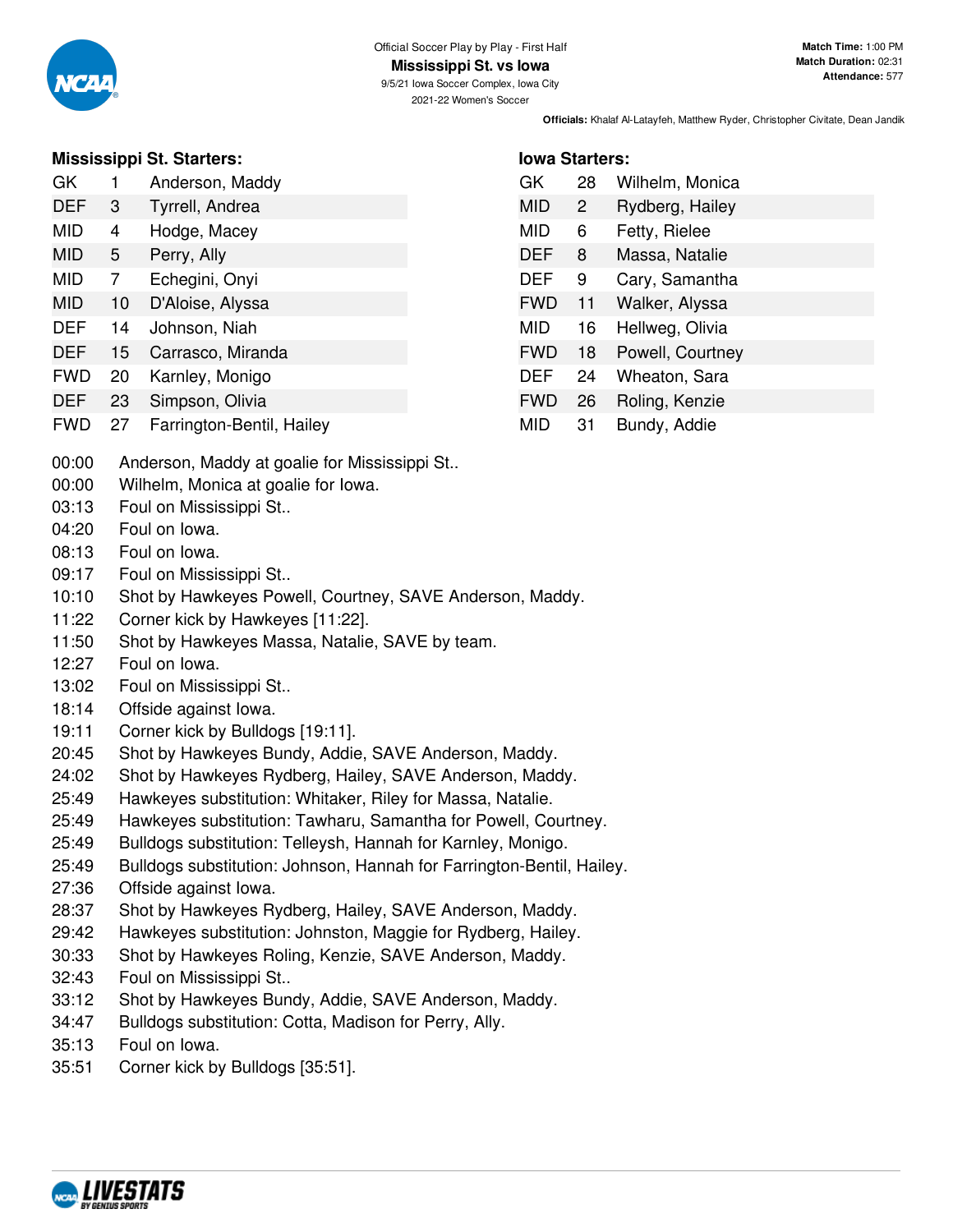

36:35 GOAL by Bulldogs Telleysh, Hannah (FIRST GOAL), Assist by Johnson, Niah, goal number 1 for season.

# **MISSISSIPPI ST. 1, IOWA 0**

- 37:07 Hawkeyes substitution: Kellar, Alyssa for Walker, Alyssa.
- 37:07 Hawkeyes substitution: Burns, Riley for Roling, Kenzie.
- 39:55 Foul on Mississippi St..
- 42:27 Foul on Iowa.
- 45:00 End of period [45:00].

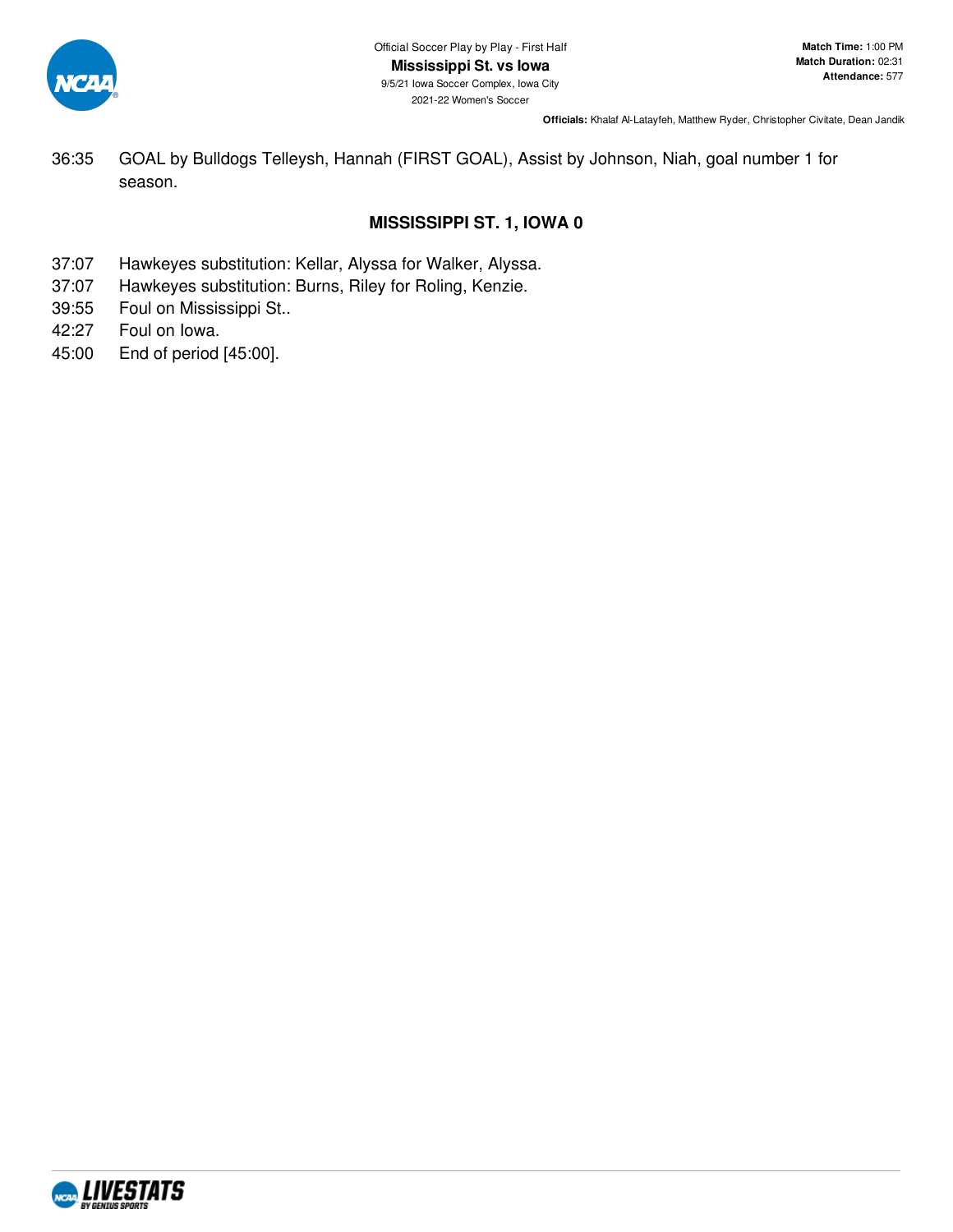

**Mississippi St. vs Iowa**

9/5/21 Iowa Soccer Complex, Iowa City 2021-22 Women's Soccer

**Match Time:** 1:00 PM **Match Duration:** 02:31 **Attendance:** 577

Mississippi St. (2-2-2) vs. Iowa (4-1-1) Date: 9/5/21 • Attendance: 577

# **Mississippi St. Iowa**

| Pos ## |                      | Player                   | Sh | -SO | G | A              |                          | Fo Min |
|--------|----------------------|--------------------------|----|-----|---|----------------|--------------------------|--------|
| gk     | 1                    | Maddy Anderson           |    |     |   |                |                          | 45     |
| def    | 3                    | Andrea Tyrrell           |    |     |   |                | $\overline{\phantom{m}}$ | 45     |
| mid    | 4                    | Macey Hodge              |    |     |   |                | ۰                        | 45     |
| mid 5  |                      | <b>Ally Perry</b>        |    |     |   | -              | $\overline{c}$           | 35     |
| mid    | 7                    | Onyi Echegini            |    |     |   | $\overline{a}$ | 1                        | 45     |
| mid    | 10                   | Alyssa D'Aloise          |    |     |   |                | -                        | 45     |
| def    | 14                   | Niah Johnson             |    |     |   | 1              | ۰                        | 45     |
| def    | 15                   | Miranda Carrasco         |    |     |   |                | -                        | 45     |
| fwd    | Monigo Karnley<br>20 |                          |    |     |   |                | $\overline{a}$           | 26     |
| def    | 23                   | Olivia Simpson           |    |     |   |                | 1                        | 45     |
| fwd    | 27                   | Hailey Farrington-Bentil |    |     |   |                |                          | 26     |
|        |                      | -- Substitutes --        |    |     |   |                |                          |        |
|        | 11                   | Hannah Johnson           |    |     |   |                |                          | 19     |
|        | 13                   | <b>Madison Cotta</b>     |    |     |   |                | 1                        | 10     |
|        | 17                   | Elle Otto                |    |     |   |                |                          |        |
|        | 26                   | Marcella Cash            |    |     |   |                |                          |        |
|        | 28                   | Saniya Johnson           |    |     |   |                |                          |        |
|        | 29                   | Hannah Telleysh          | 1  | 1   | 1 |                | -                        | 19     |
|        |                      | Totals                   | 1  | 1   | 1 | 1              | 5                        |        |
|        |                      |                          |    |     |   |                |                          |        |

| Pos ## |     | <b>Player</b>          | Sh | <b>SO</b> | G | А |                          | Fo Min |
|--------|-----|------------------------|----|-----------|---|---|--------------------------|--------|
| mid 2  |     | Hailey Rydberg         | 2  | 2         |   |   | 2                        | 30     |
| mid 6  |     | <b>Rielee Fetty</b>    |    |           |   |   | -                        | 45     |
| def    | 8   | Natalie Massa          | 1  | 1         |   |   | -                        | 26     |
| def    | 9   | Samantha Cary          |    |           |   |   | -                        | 45     |
| fwd    | 11  | Alyssa Walker          |    |           |   |   | $\overline{\phantom{0}}$ | 38     |
| mid    | 16  | Olivia Hellweg         |    |           |   |   | 1                        | 45     |
| fwd    | 18  | <b>Courtney Powell</b> | 1  | 1         |   |   | -                        | 26     |
| def    | -24 | Sara Wheaton           |    |           |   | - | -                        | 45     |
| fwd 26 |     | Kenzie Roling          |    | 1         |   |   | $\overline{a}$           | 38     |
| gk     | 28  | Monica Wilhelm         |    |           |   |   | -                        | 45     |
| mid 31 |     | Addie Bundy            | 2  | 2         |   |   | 2                        | 45     |
|        |     | -- Substitutes --      |    |           |   |   |                          |        |
|        | 5   | <b>Riley Whitaker</b>  |    |           |   |   |                          | 19     |
|        | 20  | Alyssa Kellar          |    |           |   |   | -                        | 7      |
|        | 27  | Samantha Tawharu       |    |           |   |   | -                        | 19     |
|        | 32  | Maggie Johnston        |    |           |   |   | -                        | 15     |
|        | 33  | <b>Riley Burns</b>     |    |           |   |   |                          | 7      |
|        |     | Totals                 | 7  | 7         |   |   | 5                        |        |

**Officials:** Khalaf Al-Latayfeh, Matthew Ryder, Christopher Civitate, Dean Jandik

**Goals by period 1 Total** Bulldogs 1 1 1 Hawkeyes 0 0

| ## Goalkeepers    |         | Dec Min GA Saves |
|-------------------|---------|------------------|
| 28 Monica Wilhelm | T 45:00 |                  |

Mississippi St.-Anderson, Maddy (2-2-2). Iowa-Wilhelm, Monica (4-1-1).

**## Goalkeepers Dec Min GA Saves** 1 Maddy Anderson T 45:00 0 6 TM TEAM 1

| Shots by period     |   | Total | Saves by period |   | <b>Total</b> |
|---------------------|---|-------|-----------------|---|--------------|
| <b>Bulldogs</b>     |   |       | <b>Bulldogs</b> |   |              |
| Hawkeyes            |   |       | Hawkeyes        | 0 |              |
| <b>Corner kicks</b> |   | Total | <b>Fouls</b>    |   | <b>Total</b> |
| <b>Bulldogs</b>     | 2 | 2     | <b>Bulldogs</b> | 5 |              |
| Hawkeyes            |   |       | Hawkeyes        | 5 |              |

#### **Scoring summary:**

|       |     | No. Time Team Goal scorer | Assist       | <b>Description</b> |  |  |  |  |  |  |
|-------|-----|---------------------------|--------------|--------------------|--|--|--|--|--|--|
| 36:35 | MSU | Hannah Telleysh (1)       | Niah Johnson |                    |  |  |  |  |  |  |

#### **Cautions and ejections:**

Stadium: Iowa Soccer Complex

Officials: Referee: Khalaf Al-Latayfeh; Asst. Referee: Matthew Ryder; Christopher Civitate; Alt. Official: Dean Jandik; Offsides: Mississippi St. 0, Iowa 2.

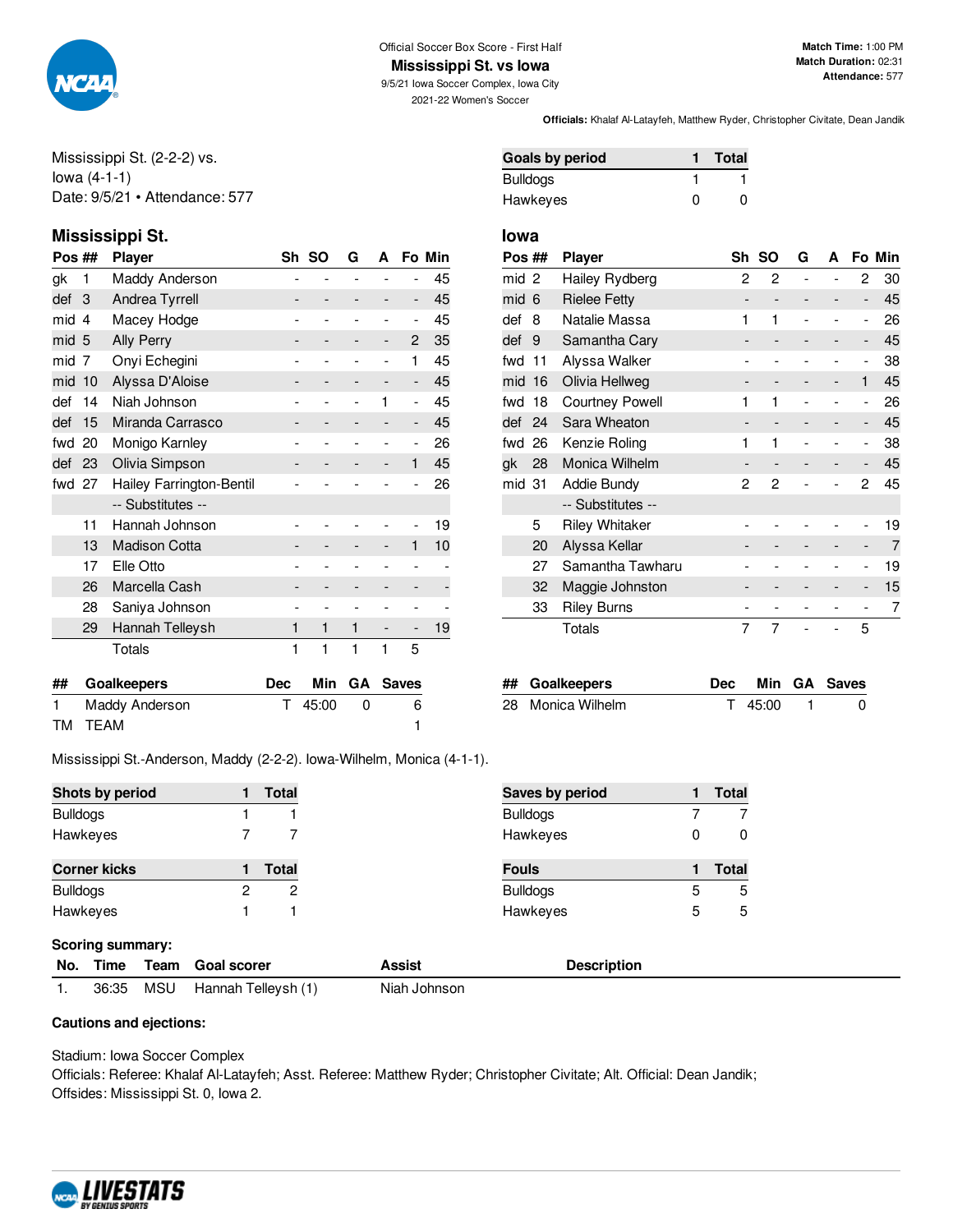Official Soccer Box Score - First Half **Mississippi St. vs Iowa**

**Match Time:** 1:00 PM **Match Duration:** 02:31 **Attendance:** 577

9/5/21 Iowa Soccer Complex, Iowa City 2021-22 Women's Soccer

**Officials:** Khalaf Al-Latayfeh, Matthew Ryder, Christopher Civitate, Dean Jandik



**Attacking Direction**

**Attacking Direction**

Official's signature



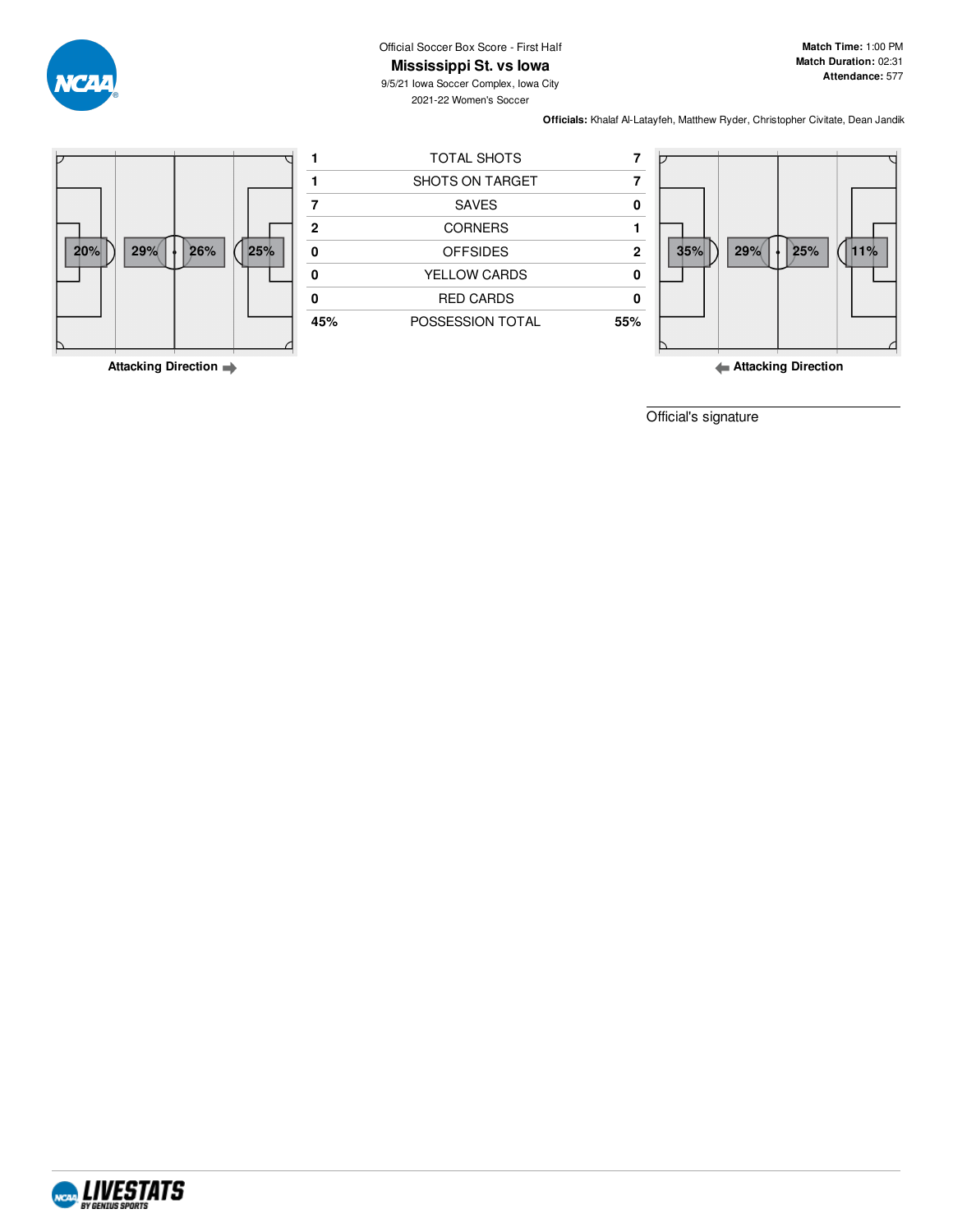

- 45:00 Hawkeyes substitution: Rydberg, Hailey for Johnston, Maggie.
- 45:00 Hawkeyes substitution: Massa, Natalie for Whitaker, Riley.
- 45:00 Hawkeyes substitution: Walker, Alyssa for Kellar, Alyssa.
- 45:00 Hawkeyes substitution: Powell, Courtney for Tawharu, Samantha.
- 45:00 Hawkeyes substitution: Roling, Kenzie for Burns, Riley.
- 45:00 Bulldogs substitution: Farrington-Bentil, Hailey for Cotta, Madison.
- 45:00 Start of 2nd period [45:00].
- 45:00 For Bulldogs: #1 Anderson, Maddy, #3 Tyrrell, Andrea, #4 Hodge, Macey, #27 Farrington-Bentil, Hailey, #7 Echegini, Onyi, #10 D'Aloise, Alyssa, #14 Johnson, Niah, #15 Carrasco, Miranda, #29 Telleysh, Hannah, #23 Simpson, Olivia, #11 Johnson, Hannah.
- 45:00 For Hawkeyes: #28 Wilhelm, Monica, #2 Rydberg, Hailey, #6 Fetty, Rielee, #8 Massa, Natalie, #9 Cary, Samantha, #11 Walker, Alyssa, #16 Hellweg, Olivia, #18 Powell, Courtney, #24 Wheaton, Sara, #26 Roling, Kenzie, #31 Bundy, Addie.
- 45:00 Bulldogs substitution: Perry, Ally for Johnson, Hannah.
- 46:43 Foul on Mississippi St..
- 47:13 Foul on Iowa.
- 47:45 Foul on Mississippi St..
- 50:20 Corner kick by Hawkeyes [50:20].
- 53:21 Corner kick by Hawkeyes [53:21].
- 54:19 Shot by Hawkeyes Rydberg, Hailey BLOCKED.
- 54:27 Corner kick by Hawkeyes [54:27].
- 55:06 Bulldogs substitution: Karnley, Monigo for Farrington-Bentil, Hailey.
- 56:29 Shot by Hawkeyes Walker, Alyssa, SAVE Anderson, Maddy.
- 57:30 Foul on Iowa.
- 58:42 Shot by Hawkeyes Roling, Kenzie WIDE LEFT.
- 59:10 Hawkeyes substitution: Tawharu, Samantha for Walker, Alyssa.
- 59:10 Bulldogs substitution: Otto, Elle for Telleysh, Hannah.
- 59:27 Shot by Hawkeyes Powell, Courtney HIGH.
- 60:09 Foul on Mississippi St..
- 61:05 Shot by Hawkeyes Powell, Courtney, SAVE Anderson, Maddy.
- 61:36 Foul on Mississippi St..
- 62:44 Shot by Hawkeyes Roling, Kenzie, SAVE Anderson, Maddy.
- 63:38 Hawkeyes substitution: Whitaker, Riley for Massa, Natalie.
- 63:38 Bulldogs substitution: Johnson, Hannah for Karnley, Monigo.
- 64:21 Foul on Mississippi St..
- 64:56 Hawkeyes substitution: Johnston, Maggie for Powell, Courtney.
- 64:56 Bulldogs substitution: Cotta, Madison for Perry, Ally.
- 66:50 Foul on Iowa.
- 68:21 Foul on Mississippi St..
- 69:24 Hawkeyes substitution: Walker, Alyssa for Roling, Kenzie.
- 71:10 Yellow card on Bulldogs Cotta, Madison.
- 71:46 Foul on Mississippi St..
- 72:23 Hawkeyes substitution: Powell, Courtney for Rydberg, Hailey.
- 72:23 Hawkeyes substitution: Massa, Natalie for Whitaker, Riley.
- 72:23 Bulldogs substitution: Cash, Marcella for Johnson, Hannah.

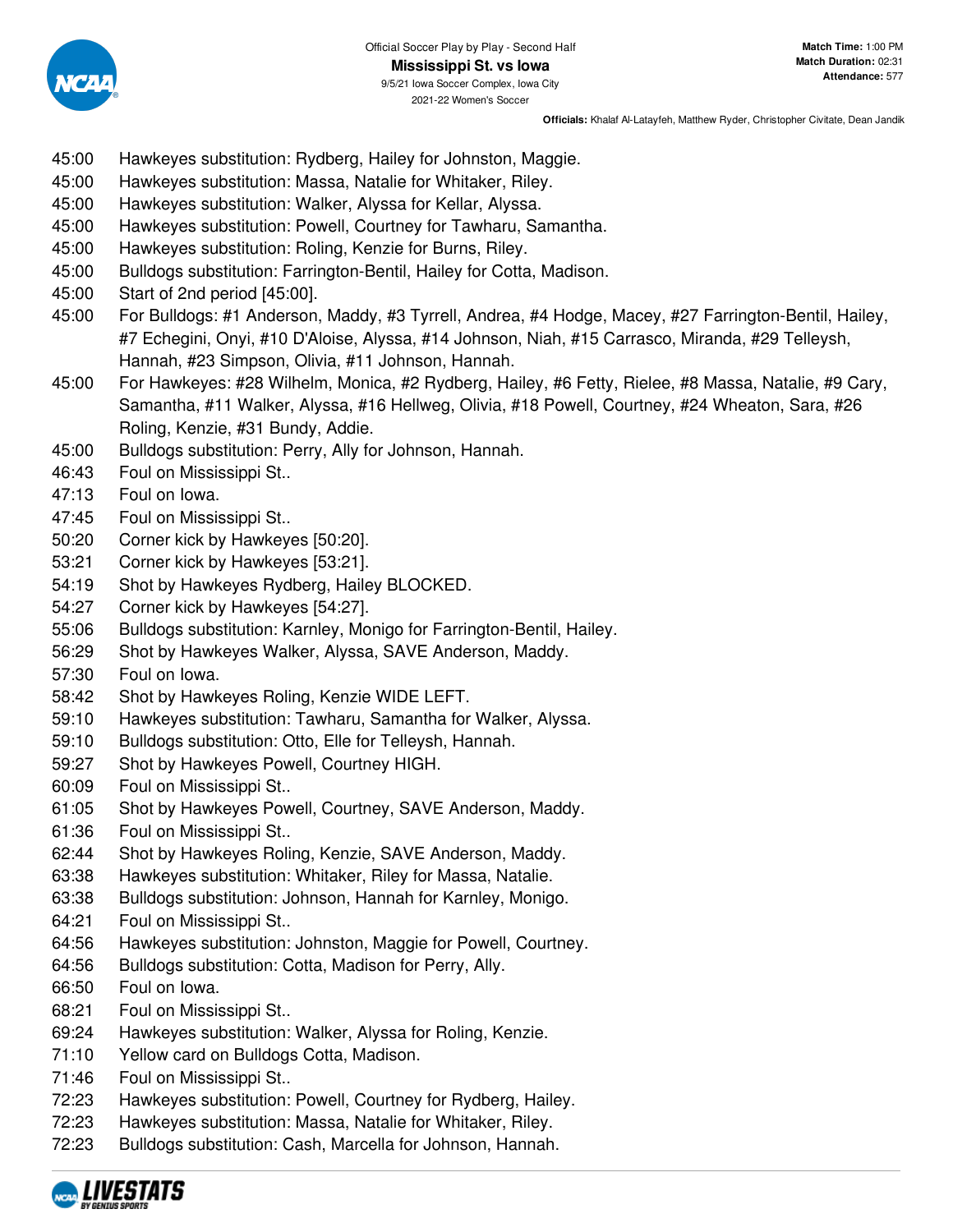

- 73:20 Foul on Mississippi St..
- 74:08 Shot by Hawkeyes Wheaton, Sara BLOCKED.
- 75:51 Hawkeyes substitution: Rydberg, Hailey for Cary, Samantha.
- 75:51 Hawkeyes substitution: Roling, Kenzie for Hellweg, Olivia.
- 75:51 Bulldogs substitution: Telleysh, Hannah for Otto, Elle.
- 75:51 Bulldogs substitution: Perry, Ally for Cotta, Madison.
- 77:16 Foul on Iowa.
- 78:31 Shot by Hawkeyes Rydberg, Hailey, SAVE Anderson, Maddy.
- 79:21 Corner kick by Hawkeyes [79:21].
- 79:57 Shot by Hawkeyes Roling, Kenzie, SAVE Anderson, Maddy.
- 80:07 Corner kick by Hawkeyes [80:07].
- 80:35 GOAL by Hawkeyes Walker, Alyssa (FIRST GOAL), Assist by Bundy, Addie, goal number 4 for season.

# **MISSISSIPPI ST. 0, IOWA 1**

- 82:58 Hawkeyes substitution: Hellweg, Olivia for Johnston, Maggie.
- 82:58 Bulldogs substitution: Farrington-Bentil, Hailey for Cash, Marcella.
- 82:58 Bulldogs substitution: Otto, Elle for Telleysh, Hannah.
- 82:58 Bulldogs substitution: Johnson, Saniya for Simpson, Olivia.
- 84:59 Shot by Hawkeyes Roling, Kenzie, SAVE Anderson, Maddy.
- 86:19 Shot by Hawkeyes Hellweg, Olivia, SAVE Anderson, Maddy.
- 86:59 Bulldogs substitution: Karnley, Monigo for Farrington-Bentil, Hailey.
- 89:09 Foul on Mississippi St..
- 89:31 Foul on Iowa.
- 90:00 End of period [90:00].

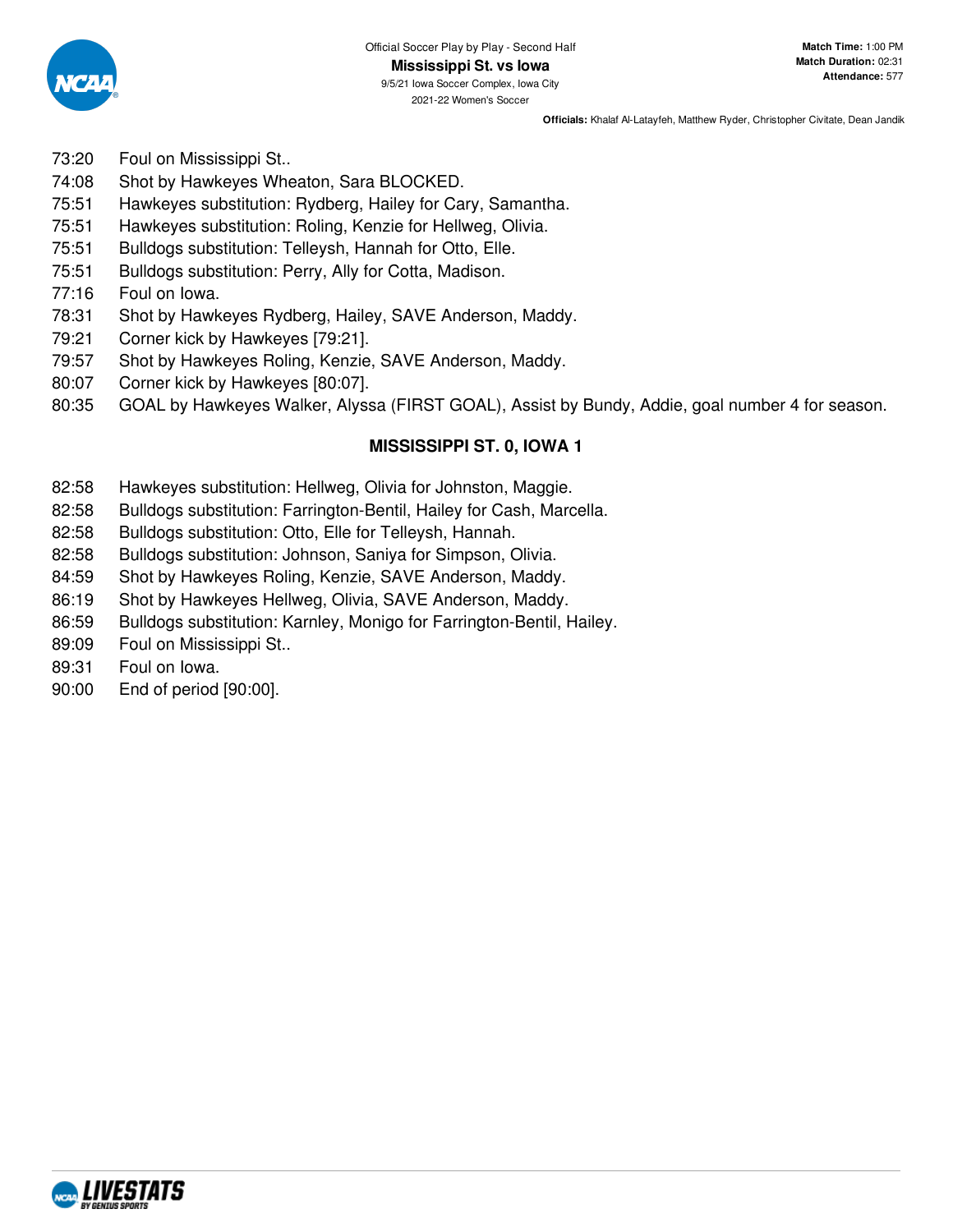

- 90:00 Hawkeyes substitution: Cary, Samantha for Powell, Courtney.
- 90:00 Bulldogs substitution: Simpson, Olivia for Perry, Ally.
- 90:00 Bulldogs substitution: Farrington-Bentil, Hailey for Cotta, Madison.
- 90:00 Start of OT period [90:00].
- 91:57 Shot by Bulldogs Echegini, Onyi, SAVE Wilhelm, Monica.
- 93:19 Foul on Iowa.
- 94:22 Foul on Iowa.
- 95:21 Foul on Iowa.
- 96:14 Hawkeyes substitution: Johnston, Maggie for Rydberg, Hailey.
- 96:14 Hawkeyes substitution: Powell, Courtney for Walker, Alyssa.
- 96:14 Bulldogs substitution: Telleysh, Hannah for Karnley, Monigo.
- 97:50 Foul on Iowa.
- 98:43 Shot by Bulldogs D'Aloise, Alyssa BLOCKED.
- 100:00 End of period [100:00].
- 100:00 Yellow card on Bulldogs Dunlevy, Brian.

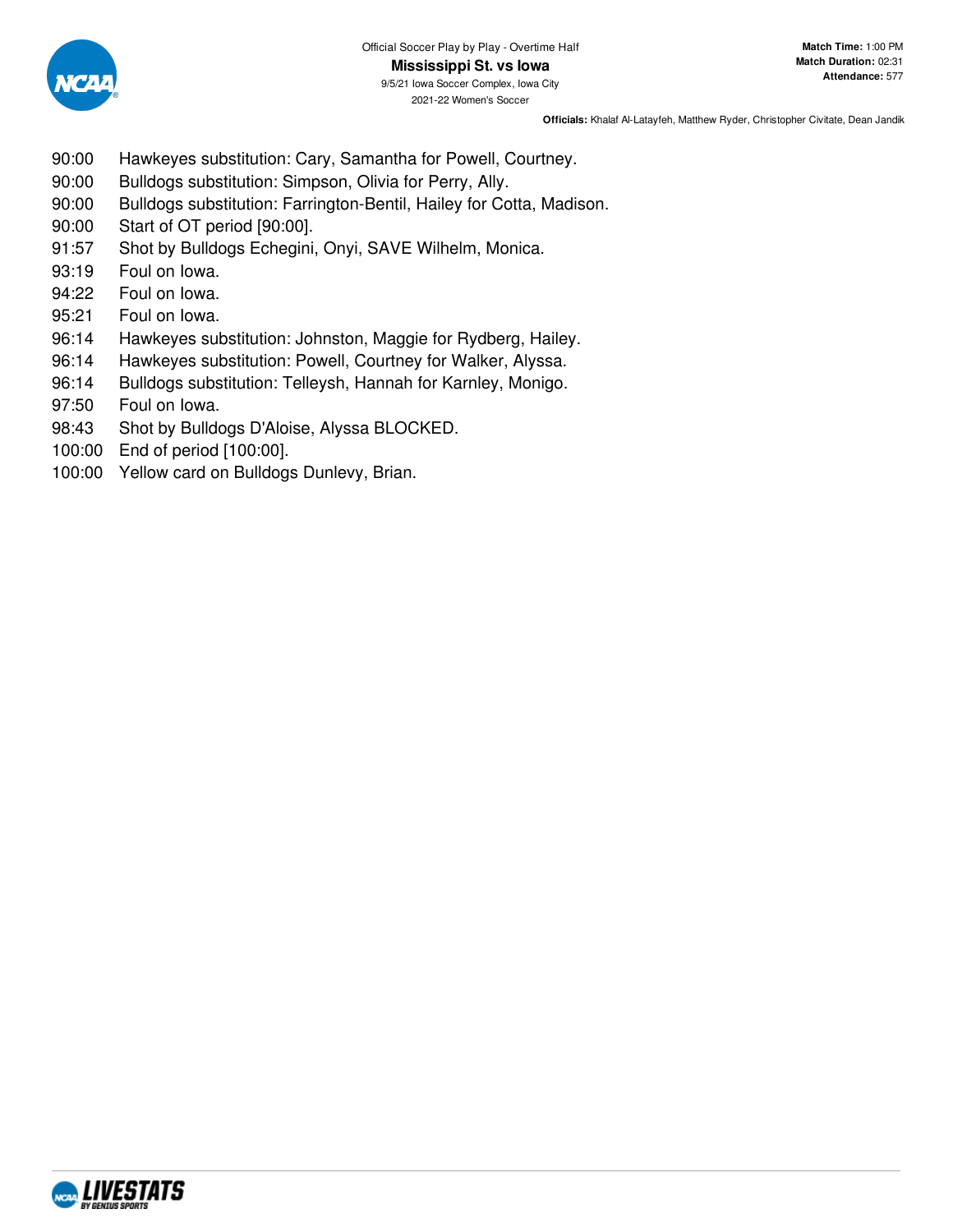

- 100:00 Hawkeyes substitution: Rydberg, Hailey for Johnston, Maggie.
- 100:00 Hawkeyes substitution: Walker, Alyssa for Powell, Courtney.
- 100:00 Bulldogs substitution: Perry, Ally for Telleysh, Hannah.
- 100:00 Start of OT2 period [100:00].
- 100:15 Yellow card on Hawkeyes Massa, Natalie.
- 100:15 Foul on Iowa.
- 101:44 Hawkeyes substitution: Whitaker, Riley for Massa, Natalie.
- 103:51 Hawkeyes substitution: Powell, Courtney for Walker, Alyssa.
- 106:59 Foul on Iowa.
- 107:57 Foul on Mississippi St..
- 109:34 Corner kick by Hawkeyes [109:34].
- 110:00 End of period [110:00].

# **MISSISSIPPI ST. 0, IOWA 0**

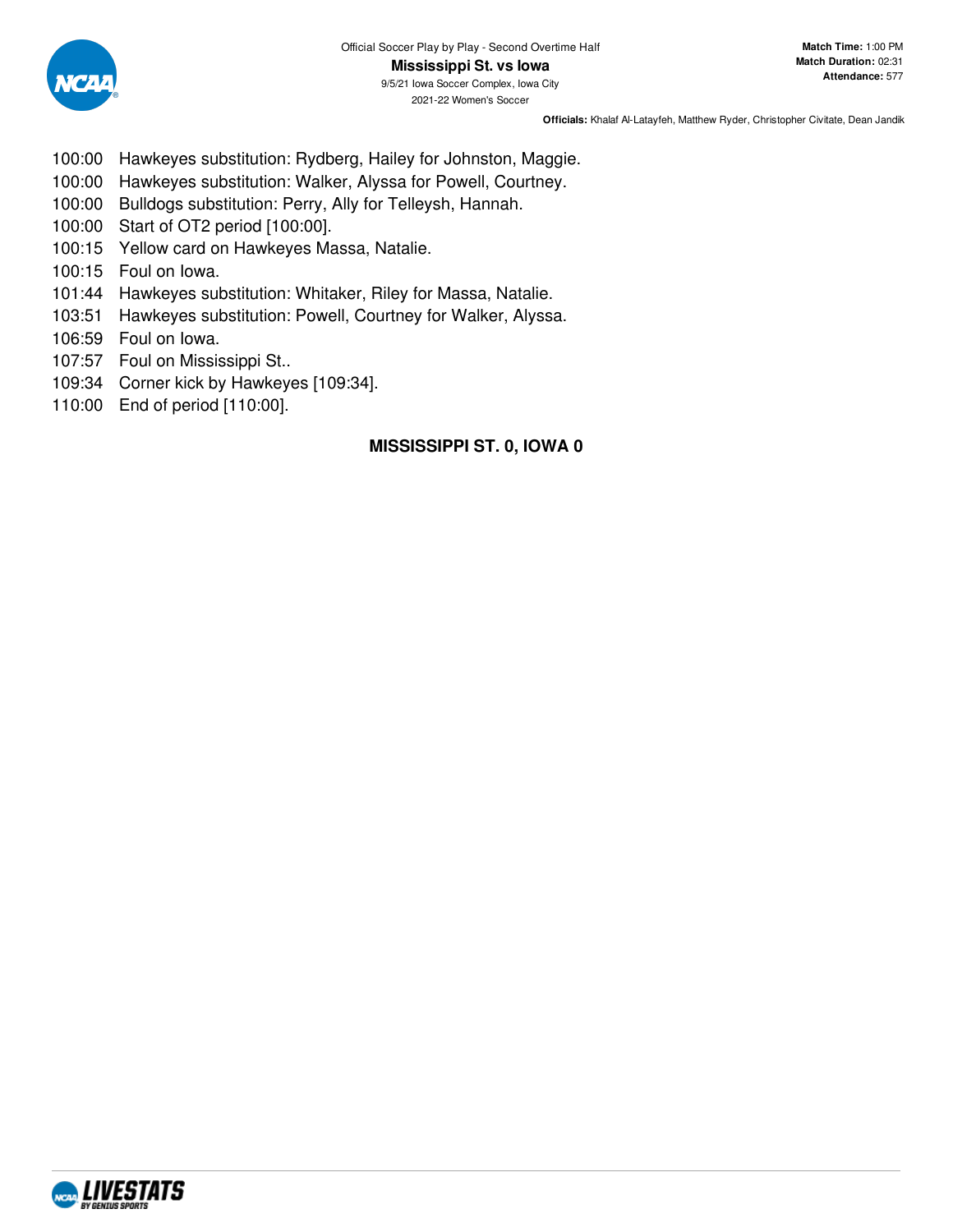Official Soccer Shot Chart - Final

**Mississippi St. vs Iowa**

**Match Time:** 1:00 PM **Match Duration:** 02:31 **Attendance:** 577

9/5/21 Iowa Soccer Complex, Iowa City 2021-22 Women's Soccer